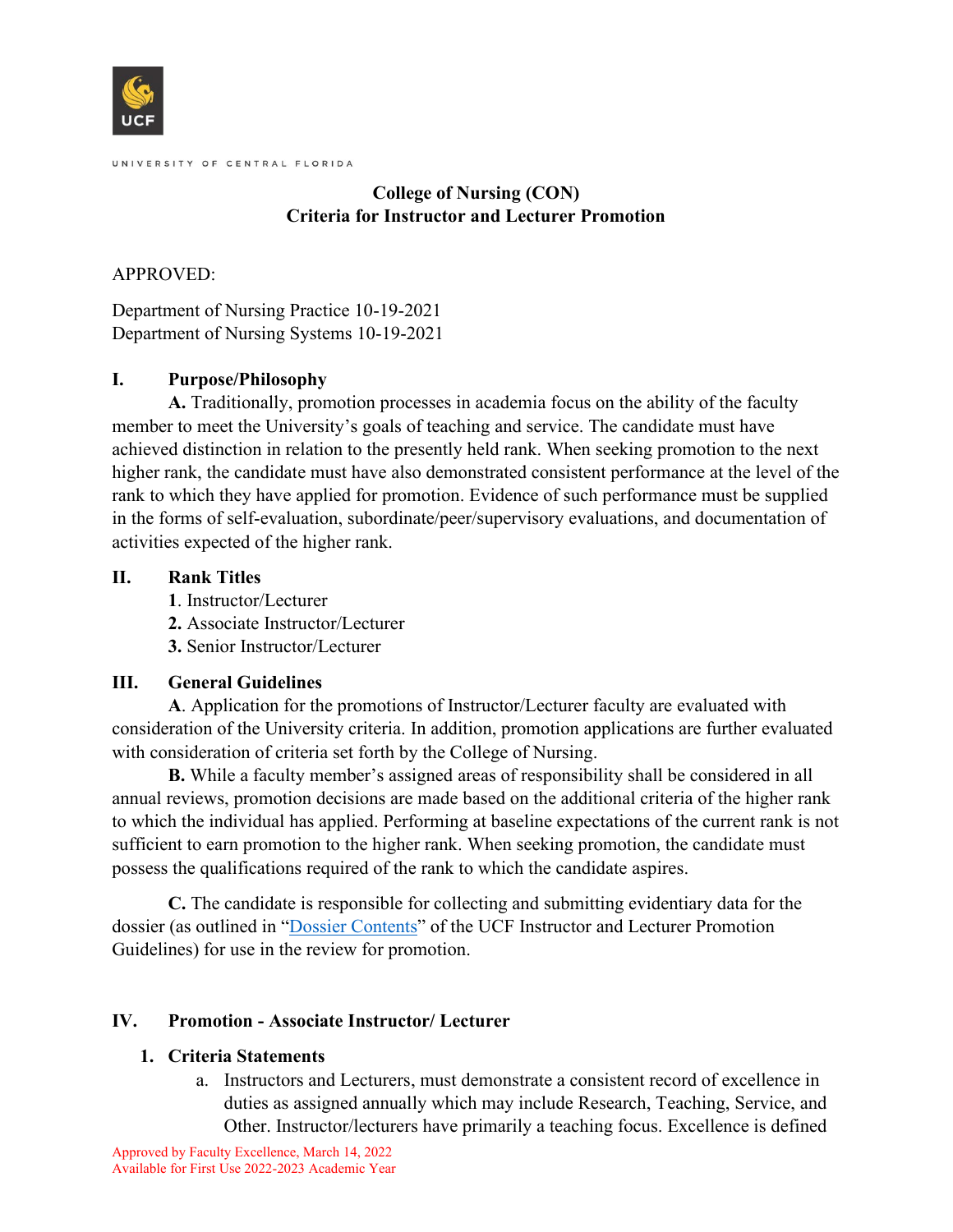as "Above Satisfactory" and "Outstanding" ratings in each category with a Full-Time Equivalent (FTE) percentage and in the overall rating in the annual evaluation of performance (AESP) but is insufficient on its own to merit promotion to the next higher rank.

#### **2. Instructors/Lecturers are expected to:**

- a. Contribute to the development of student success through advising, professional development, and/or mentoring.
- b. Contribute to peer mentoring including orientation of new or adjunct faculty.
- c. Contribute to curriculum or course development, enhancement, and/or revision.
- d. Contribute to departmental, college, university, and professional service through active committee and/or work group participation.

#### **3. Examples of Evidence for Promotion to Associate Instructor/Lecturer**

- a. Promotion dossiers must include descriptions and examples of leadership within the college, department, or university.
- b. Membership on student project, thesis, and/or dissertation committees.
- c. Student program advisement.
- d. Preceptorship of Master of Science in Nursing (MSN) Education students.
- e. Faculty Advisor or Liaison to student committees or organizations.
- f. Participation in planning conferences, intensives, student orientations, career fairs, or other events pertinent to the mission of the department, college, or university.
- g. Evidence of active peer mentoring, peer evaluation of courses, presentations on putting together excellence or Teaching Incentive Program (TIP) award packets.
- h. Evidence of new courses developed, enhancements such as quality badges, development of blueprint courses, or evidence of complete course revision related to American Association of Colleges of Nursing (AACN) Essentials or other accreditation or organization changes, changes in course delivery, and/or curriculum crosswalk outcomes.
- i. Recognition of teaching activities with an internal Excellence or TIP award, or an external teaching award.
- j. Service as a contributing member of a department, or college, or university, or community or professional committee, sub-committee, or task force. A recommendation from the chair of any committee should be included that report individual contributions to the committee.

### **V. Promotion - Senior Instructor/Lecturer**

#### **1. Criteria Statements**

- a. Promotion dossiers must include descriptions and examples of leadership within the college, department, or university.
- b. While ranked as an Associate Instructor/Lecturer, the individual must demonstrate a consistent record of excellence in duties as assigned annually which may include Teaching, Service, Research, and Other. Excellence may be defined as "Above Satisfactory" and "Outstanding" ratings in each category with a Full-Time Equivalent (FTE) percentage and in the overall rating in the annual evaluation of performance (AESP) but is insufficient on its own to merit promotion to the next higher rank. Candidates for promotion who do not have